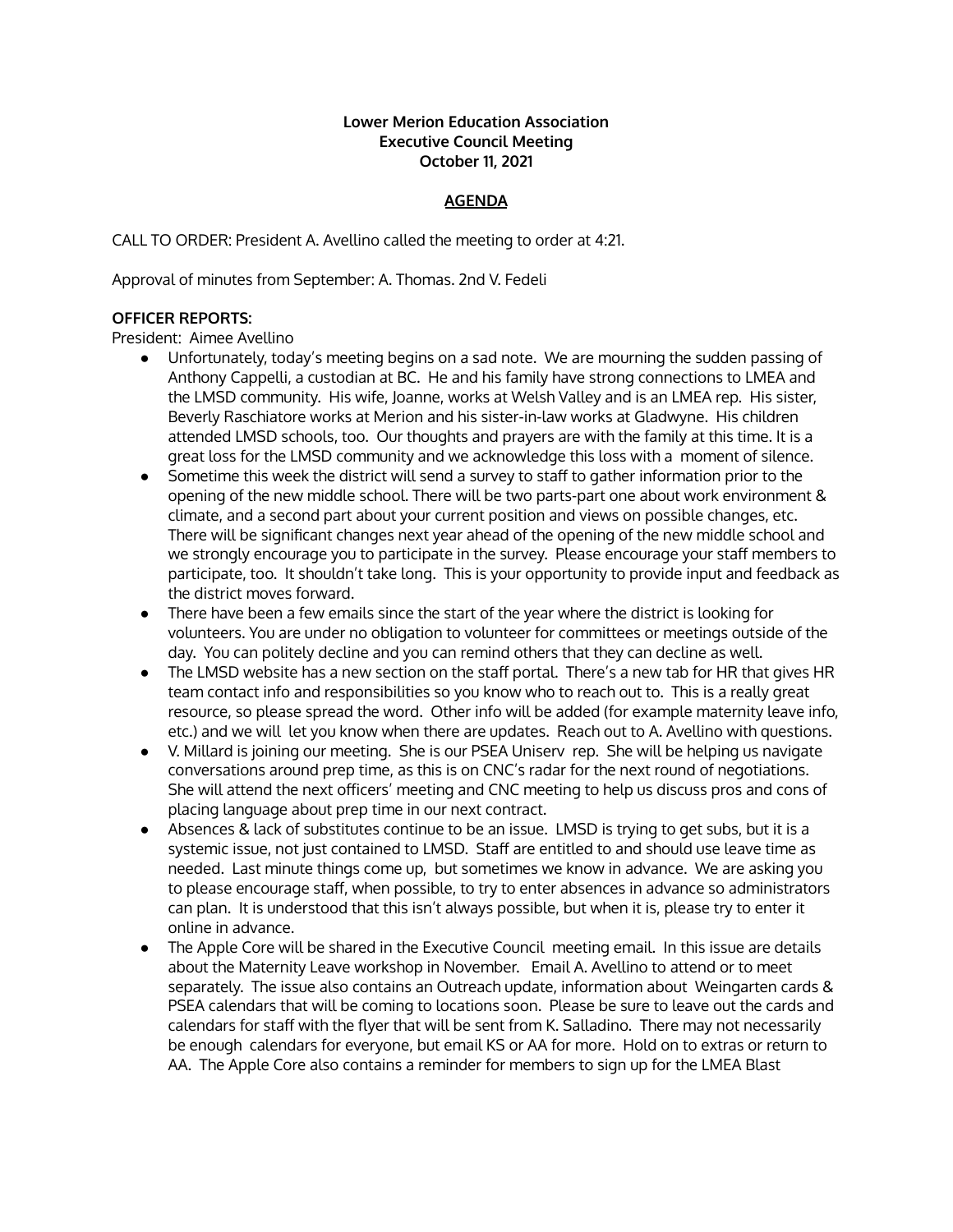Vice President, Support: Victor Fedeli

• No report.

Vice President, Professional: Kelly Cenicola

● No report.

First Vice President: Andy Thomas

● No report, but just a reminder to please check in with new special ed staff. Let A.Thomas know of any issues.

Secretary, Support: Lisa McDevitt

● No report.

Secretary, Professional: Karen Salladino

● No report, but just a reminder that we are still looking to fill several rep positions. A vacancy list will be included in the Executive Council follow up email.

Treasurer: Darlene Mandarino

● Financial statement sent with meeting reminder so that Executive Council members can look over before the meeting. Approval of the September Financial statement D.Mandarino, 2nd D. Williams. A. Avellino reminded everyone that the audit will be ready next month.

#### **COMMITTEE REPORTS:**

Outreach: Andria Johnson

● "Lemon Run" Oct. 30th. Details in the Apple Core.

Constitution:

● No report

Elections: Kelly Cenicola

● Anyone interested in attending the House of Delegates, please email K. Cenicola. At the General Membership meeting at 4:15 on 10/13 the only item on the agenda is voting for the House of Delegates. The LMEA office will be open for voting, or members can attend via the [Zoom](https://zoom.us/j/406557031?pwd=M0JReEpBYXArb1V3NzhzT2tOY1RtUT09) link.

CNC

● No report.

Financial Advisory Committee: Aimee Avellino

● No report.

Health and Safety: Aimee Avellino, Larry Giaquinto

● After the last meeting there were questions about CO2 monitors. L. Giaquinto and A. Avellino are gathering more information and that info will be shared at the next meeting. H&S meetings continue to occur every month. If there is a concern, please start at the building level with the Head Custodian and then follow up with A. Avellino.

Legislation:

● No report.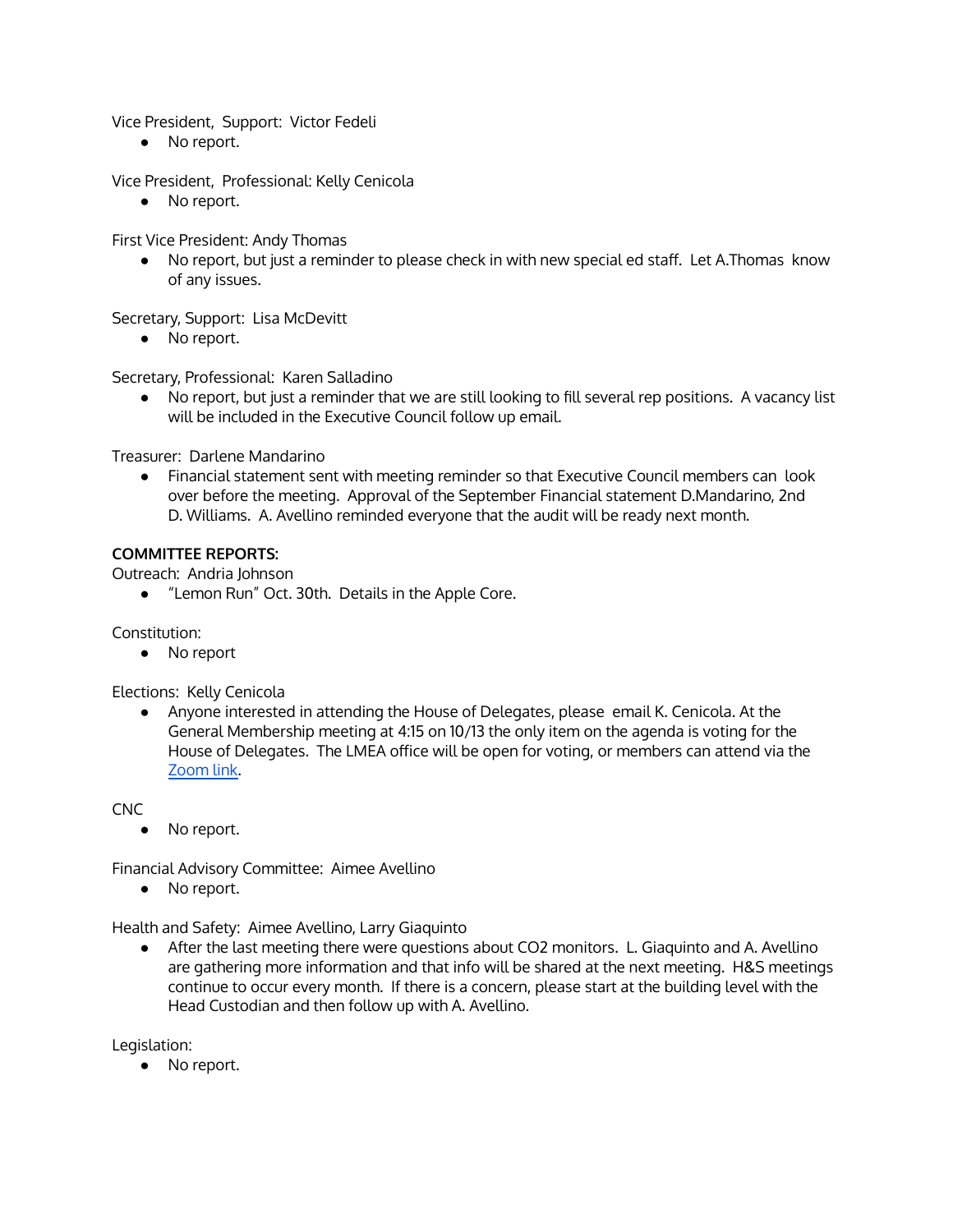Minority Affairs Committee: Dee Archer

● No report.

PACE: Andy Thomas

● No report. Forms for auto-contributions should be coming in soon...nothing to do if already signed-up, but encourage those that aren't to do so.

PR&R: Victor Fedeli, Andy Thomas

• Only 1 active in arbitration that was scheduled for 9/14, but then needed to be rescheduled. A settlement offer was made, but that offer was not accepted. November 1st is the potential date for an arbitration meeting.

Social: Lisa McDevitt, Aimee Avellino

● No report.

Special Services: Aimee Avellino

• No report.

Sunshine: Debbie Williams

● Sadly the LMEA has lost 3 members since the year began. Thank you for continuing to keep D. Williams informed.

Membership: David Grumbine

● Updated report will be shared via the Executive Council follow-up email.

### **REPORTS OF THE AD HOC COMMITTEES:**

CARE: Jackie Gaines

● No report

Education Foundation: Andria Johnson

● No report.

#### **BUILDING AND DEPARTMENT REPORTS:**

Administration: No report.

Belmont Hills ES: No report.

Cynwyd ES: Folks questioning conferences being held both via zoom and in-person. There are health concerns as well as concerns with tech issues. Is that the format across all levels? Another question surrounds conferences at the elementary level and can we consolidate days for conferences. Could there be afternoon and evening conference slots all in one day instead of over 4 separate days? A. Avellino those concerns were brought to LMSD H&S, just like the Open House concerns and LMEA is strongly advocating for consistency for all levels. Talks are ongoing and plans are still being made.

Gladwyne ES: No report.

Merion ES: No report.

Penn Valley ES: Thank you to A. Thomas and A. Avellino for answering emails. Concerned about the LMEA contract not posted on LMEA website. A. Avellino stated that all information a member might need is available online. LMSD gave LMEA a copy of the changes made after the last round of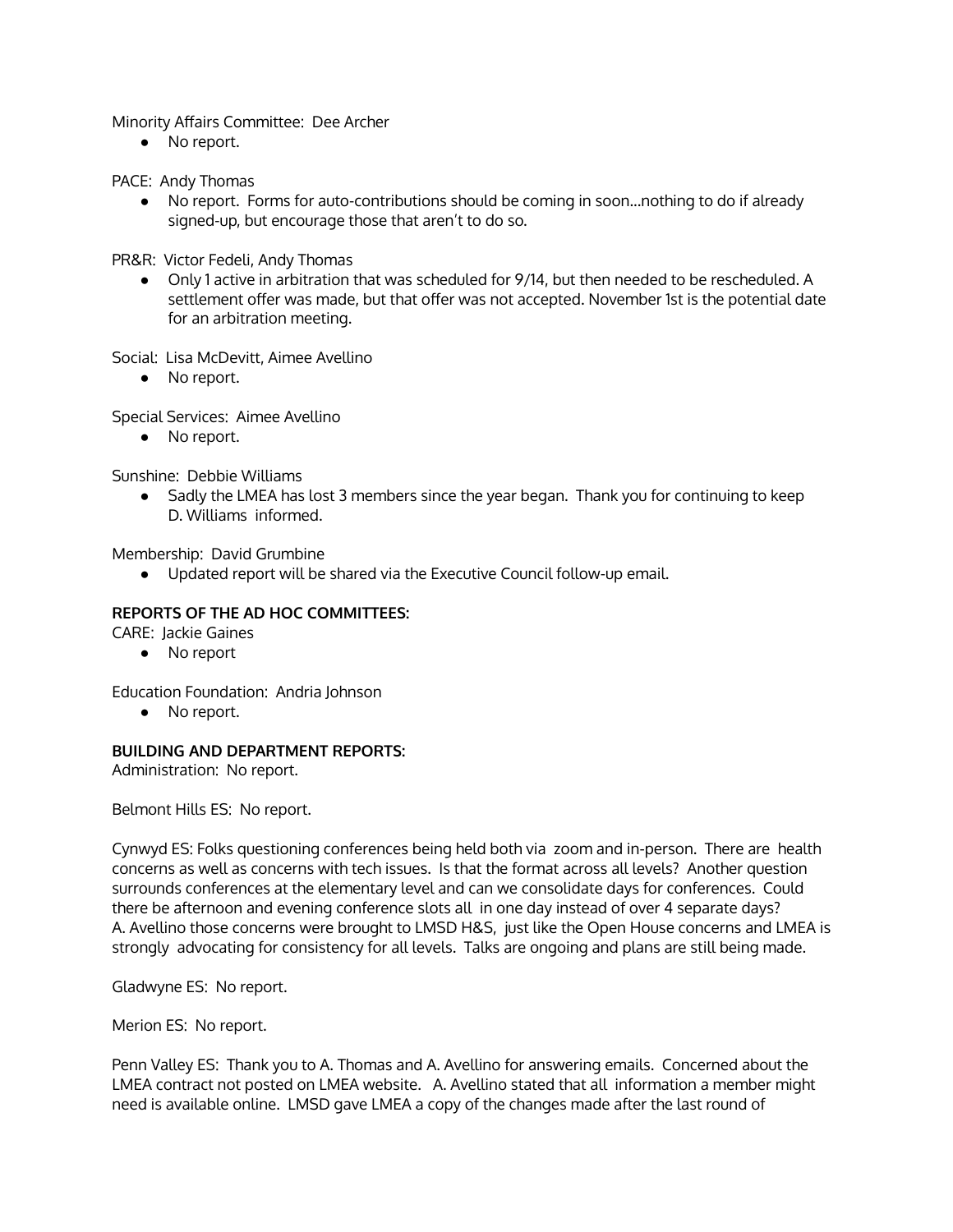negotiations. Revisions were shared, so just waiting for the final draft to be shared so that it can be posted. Another concern is in regards to prep time. When we missed specials, members were told that their "guaranteed prep time was 8:25-9:05." A. Avellino stated that 8:25-9:00 is not "guaranteed prep time." That time is part of the contractual work day and administrators can assign tasks as needed. If there are concerns, please speak with the administrator to strategize coverage. Another concern is about time to prepare before having to Zoom for quarantined students. A. Avellino shared that she was given a day to prepare and share materials with a quarantined student. Reps should talk to admin to strategize. An additional concern was raised about equity among specialists, special ed teachers, gifted teachers, etc. during quarantine Zooms. A. Avellino stated that special education and gifted supports should continue as dictated by the child's IEP. Specials and other support resources are being worked on. There is a priority on academics and IEP support.

Penn Wynne ES: No report.

Bala Cynwyd MS: No report.

Welsh Valley MS: No report.

Harriton HS: Concern shared about a feeling of lessening respect on part of admin for teachers and staff. Members are requesting more militancy from the union against admin piling on extra responsibilities. A. Avellino requested specific contract violations be provided. Info was shared about past practices around missed prep time and comp time, but now evaluation meetings are during prep without comp. While not the letter of the law, it goes against past practice. V. Millard reminded members that prep time isn't in contract and it is quite difficult to prove past practice grievances unless the past practice is well-documented across the board for several years. A. Avellino shared that at the elementary level, evaluation meetings are quite often during prep time. V. Millard shared that "militant actions" need nearly 100% buy-in and in the recent past it was difficult to get large buy-in and turn out from members. A. Avellino encourages members to pass along areas of grievances where the contract is being routinely violated. A. Thomas acknowledged the concerns and suggested that the next contract will have more focus on these kinds of things, if there are specific examples to work with. A. Avellino encourages anyone who is having difficulty to speak to their admin. Another concern was about LMEA members wanting to leave LMEA. V. Millard asked that if you hear about people wanting to drop, please reach out to officers to discuss the many benefits of membership.

Lower Merion HS: Concern raised about timing for changes to insurance coverage being added to the HR site so that members are aware of timelines. A. Avellino can work with Eric Demkin to take care of that. Use this [link](https://www.lmsd.org/staff/hr-staff/benefits) to access the district's information about Health Insurance and Benefits. In the meantime, the following information from HR may be helpful:

If you experience a qualifying life event (QLE) after your initial enrollment period or outside of the annual open enrollment period, you have 31-calendar days from the event date to notify the Benefits Specialist to make any changes to your enrollment. A QLE includes the following: Divorce/Marriage, Birth/Adoption of a Child, Loss or gain of other healthcare insurance.

Another concern raised about whether two forms or one need to be completed for coursework and salary advancement. A. Avellino will follow up with E. Demkin for clarity. Use this [link](https://www.lmsd.org/staff/hr-staff/salary-tuition) to access the district's information about salary advancement and tuition reimbursement. If members have concerns, they should reach out to E. Demkin with questions. A concern was raised about the discrepancy between time staff are required to respond to emails from families vs the time taken for the district to respond to staff. A concern was shared about the district charging people with sick time during mandatory quarantines may be leading people to not want to get tested. A. Avellino reminded members that if they are sick they should not be at work. It is irresponsible to come to work sick. The